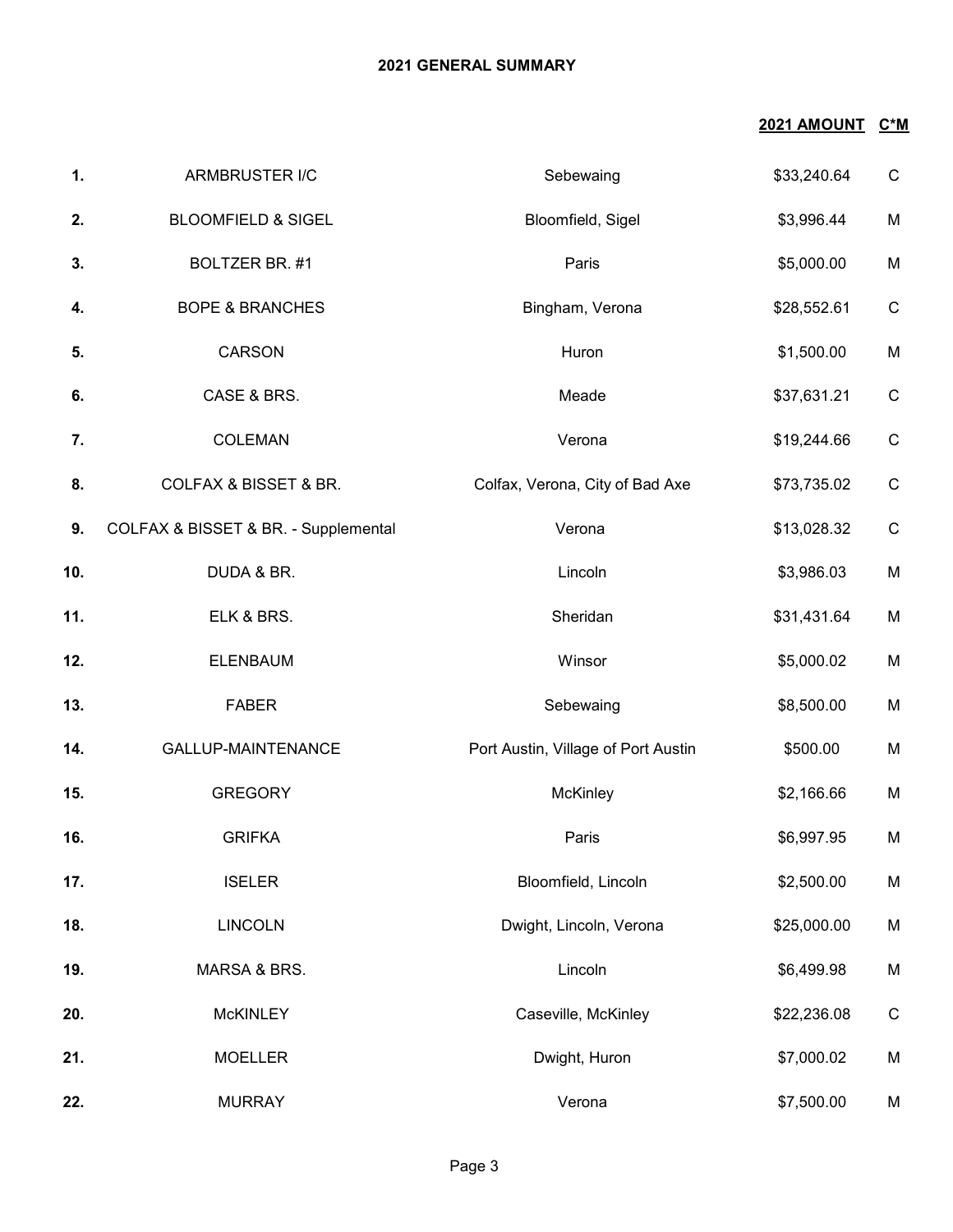## **2021 GENERAL SUMMARY**

## **2021 AMOUNT C\*M**

| 23. | <b>NELSON</b>                | Meade                                                                                                            | \$4,000.00   | M            |
|-----|------------------------------|------------------------------------------------------------------------------------------------------------------|--------------|--------------|
| 24. | <b>NICHOLS</b>               | Lincoln, Meade                                                                                                   | \$4,000.00   | M            |
| 25. | <b>OSINTOSKI</b>             | Paris                                                                                                            | \$4,250.01   | $\mathsf{C}$ |
| 26. | PARIS INTERCOUNTY            | Paris                                                                                                            | \$12,666.53  | M            |
| 27. | PHILP DRAIN                  | Bingham, Bloomfield, Lincoln, Sigel, Verona                                                                      | \$68,500.00  | M            |
| 28. | PIGEON RIVER I/C             | Bingham, Brookfield, Caseville, Chandler, Colfax                                                                 | \$395,193.45 | $\mathsf{C}$ |
|     |                              | Grant, Lake, McKinley, Oliver, Sheridan,<br>Winsor, City of Caseville, Village of Owendale,<br>Village of Pigeon |              |              |
| 29. | <b>REID</b>                  | Sheridan                                                                                                         | \$997.00     | M            |
| 30. | RITTER & BRS.                | Colfax, Meade                                                                                                    | \$28,284.12  | $\mathsf{C}$ |
| 31. | RITTER & BRS. - Supplemental | Colfax                                                                                                           | \$477.49     | $\mathsf{C}$ |
| 32. | <b>SCEPANSKI &amp; BRS.</b>  | Caseville                                                                                                        | \$12,698.96  | $\mathsf{C}$ |
| 33. | SHIER & NORTH BRANCH         | Bingham, Sheridan                                                                                                | \$56,017.56  | $\mathsf C$  |
| 34. | <b>SLACK</b>                 | Sheridan                                                                                                         | \$2,999.96   | M            |
| 35. | <b>SNOVER</b>                | Sheridan                                                                                                         | \$10,000.00  | M            |
| 36. | SOUTH FORK INTERCOUNTY       | Bingham, Paris                                                                                                   | \$1,200.00   | M            |
| 37. | SPRING CREEK                 | Sigel, Verona                                                                                                    | \$2,500.00   | M            |
| 38. | <b>TYRE INTERCOUNTY</b>      | Bingham, Paris, Sheridan, Village of Ubly                                                                        | \$38,000.00  | M            |
| 39. | <b>WERSCHKY INTERCOUNTY</b>  | Sebewaing, Village of Sebewaing                                                                                  | \$9,200.28   | M            |
| 40. | <b>WISMER</b>                | Bloomfield, Lincoln                                                                                              | \$2,500.00   | M            |
| 41. | YANKE INTERCOUNTY            | Sebewaing                                                                                                        | \$90.00      | M            |